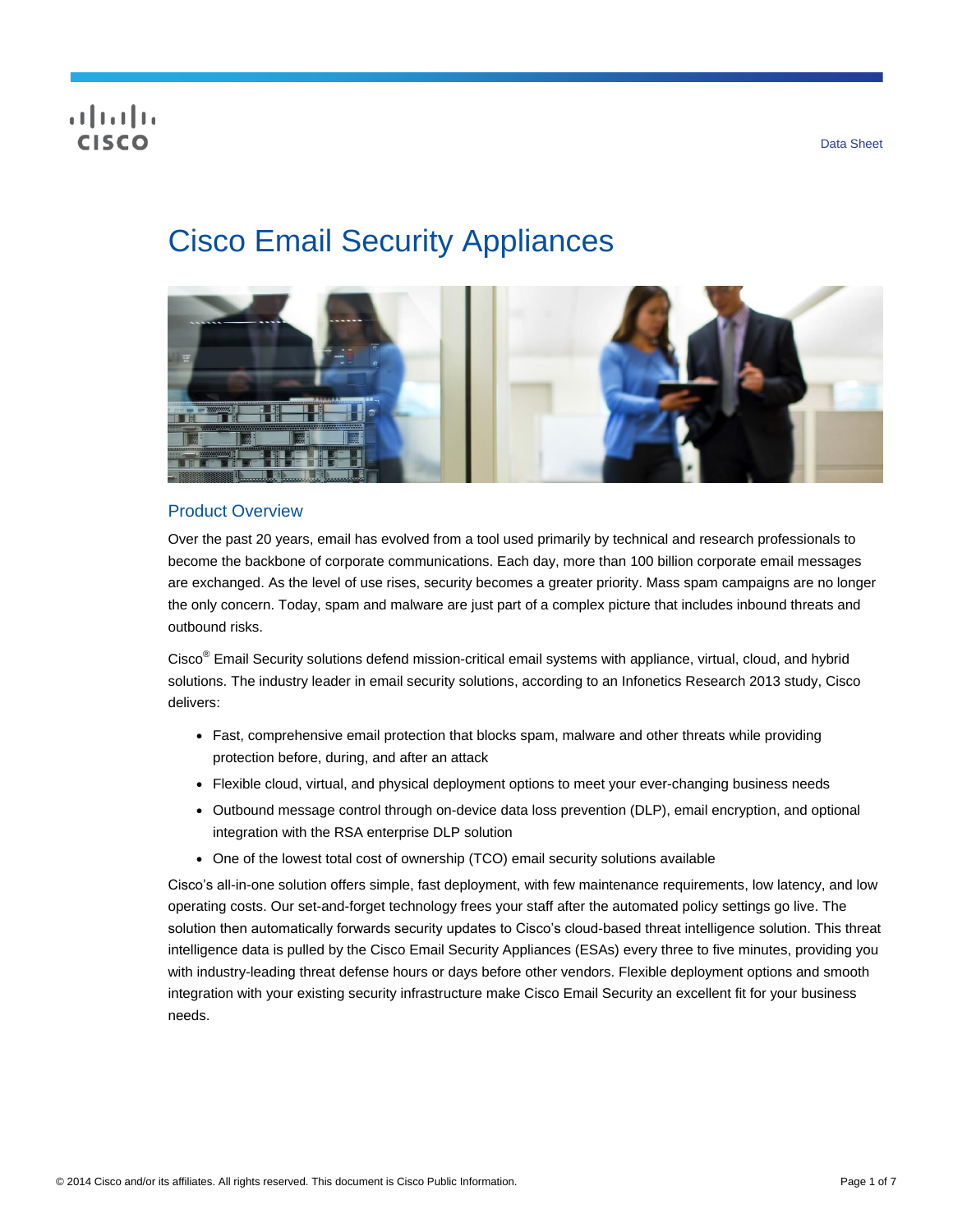## Virtual Appliance

The Cisco Email Security Virtual Appliance (ESAV) significantly lowers the cost of deploying email security, especially in highly distributed networks. The appliance lets your network manager create instances where and when they are needed, using your existing network infrastructure. The Cisco ESAV is a software version of the Cisco ESA and runs on top of a VMware ESXi hypervisor and Cisco Unified Computing System<sup>™</sup> (Cisco UCS<sup>®</sup>) servers. You receive an unlimited license for the Cisco ESAV with the purchase of any of the Cisco Email Security software bundles.

With the Cisco ESAV, you can respond instantly to increasing traffic growth with simplified capacity planning. You don't need to buy and ship appliances, so you can support new business opportunities without adding complexity to a data center or having to hire additional staff.

#### Features and Benefits

Cisco Email Security defends your mission-critical email systems with appliance, virtual, cloud, and hybrid solutions. Cisco Email Security is recognized by third parties as the best source of email security. Table 1 summarizes the main features and benefits of Cisco Email Security solutions.

| <b>Feature</b>                        | <b>Benefit</b>                                                                                                                                                                                                                                                                                                                                                                                                                                                                                                                                                                                                                                                                                   |
|---------------------------------------|--------------------------------------------------------------------------------------------------------------------------------------------------------------------------------------------------------------------------------------------------------------------------------------------------------------------------------------------------------------------------------------------------------------------------------------------------------------------------------------------------------------------------------------------------------------------------------------------------------------------------------------------------------------------------------------------------|
| Global threat<br>intelligence         | Get fast, complete email protection backed by one of the largest threat detection networks in the world. Cisco Email<br>Security provides broad visibility and a large footprint, including:                                                                                                                                                                                                                                                                                                                                                                                                                                                                                                     |
|                                       | • 100 terabytes (TB) of security intelligence daily                                                                                                                                                                                                                                                                                                                                                                                                                                                                                                                                                                                                                                              |
|                                       | • 1.6 million deployed security devices including firewalls, Cisco Intrusion Prevention System (IPS) sensors, and web<br>and email appliances                                                                                                                                                                                                                                                                                                                                                                                                                                                                                                                                                    |
|                                       | • 150 million endpoints                                                                                                                                                                                                                                                                                                                                                                                                                                                                                                                                                                                                                                                                          |
|                                       | • 13 billion web requests per day                                                                                                                                                                                                                                                                                                                                                                                                                                                                                                                                                                                                                                                                |
|                                       | • 35 percent of the world's enterprise email traffic                                                                                                                                                                                                                                                                                                                                                                                                                                                                                                                                                                                                                                             |
|                                       | Cisco SIO provides a 24-hour view into global traffic activity. It analyzes anomalies, uncovers new threats, and monitors<br>traffic trends. Cisco SIO helps prevent zero-hour attacks by continually generating new rules that feed updates to the Cisco<br>ESAs. These updates occur every three to five minutes, providing industry-leading threat defense.                                                                                                                                                                                                                                                                                                                                   |
| Spam blocking                         | Spam is a complex problem that demands a sophisticated solution. Cisco makes it easy. To stop spam from reaching your<br>inbox, a multilayered defense combines an outer layer of filtering based on the reputation of the sender and an inner layer<br>of filtering that performs a deep analysis of the message. With reputation filtering, over 80 percent of spam is blocked<br>before it even hits your network.                                                                                                                                                                                                                                                                            |
|                                       | Customers that experience large volumes of email within short periods will be able to apply filters based on the sender or<br>subject, which will block the associated messages or place them in quarantine.                                                                                                                                                                                                                                                                                                                                                                                                                                                                                     |
| <b>Advanced malware</b><br>protection | Cisco ESAs now include the Advanced Malware Protection (AMP), a malware defeating solution that takes advantage of<br>the vast cloud security intelligence network of Sourcefire (now a part of Cisco). It delivers protection across the attack<br>continuum: before, during and after an attack. It also features file reputation scoring and blocking, file sandboxing, and file<br>retrospection for continuous analysis of threats, even after they have traversed the email gateway. Users can block more<br>attacks, track suspicious files, mitigate the scope of an outbreak, and remediate faster. AMP is available to all Cisco ESA<br>customers as an additionally licensed feature. |
| Outbound<br>message control           | Cisco ESAs control outbound messages through DLP, email encryption, and optional integration with the RSA Enterprise<br>Manager. This control helps ensure that your most important messages comply with industry standards and are protected<br>in transit. Additionally, outbound antispam and antivirus, along with outbound rate limiting, can be used to keep<br>compromised machines or accounts from getting your company on email blacklists.                                                                                                                                                                                                                                            |
| <b>Excellent</b><br>performance       | Cisco ESAs quickly block new inbound email viruses. Domain delivery queues keep undeliverable emails from causing a<br>backup of critical deliveries to other domains.                                                                                                                                                                                                                                                                                                                                                                                                                                                                                                                           |
| <b>DLP</b>                            | You can use one or more predefined policies (there are more than 100 to choose from) to help prevent confidential data<br>from leaving the network. If you prefer, you can use parts of those predefined policies to create your own custom policies.<br>The built-in RSA email DLP engine uses pretuned data structures along with your own optional data points such as words,<br>phrases, dictionaries, and regular expressions to quickly create accurate policies with a minimum of false positives. The<br>DLP engine scores violations by severity, so you can apply different levels of remediation to fit your needs.                                                                   |
| Low cost                              | A small footprint, an easy setup, and the automated management of updates mean savings for the life of your Cisco Email<br>Security solution. Cisco's solution has one of the lowest TCOs available.                                                                                                                                                                                                                                                                                                                                                                                                                                                                                             |

#### **Table 1.** Features and Benefits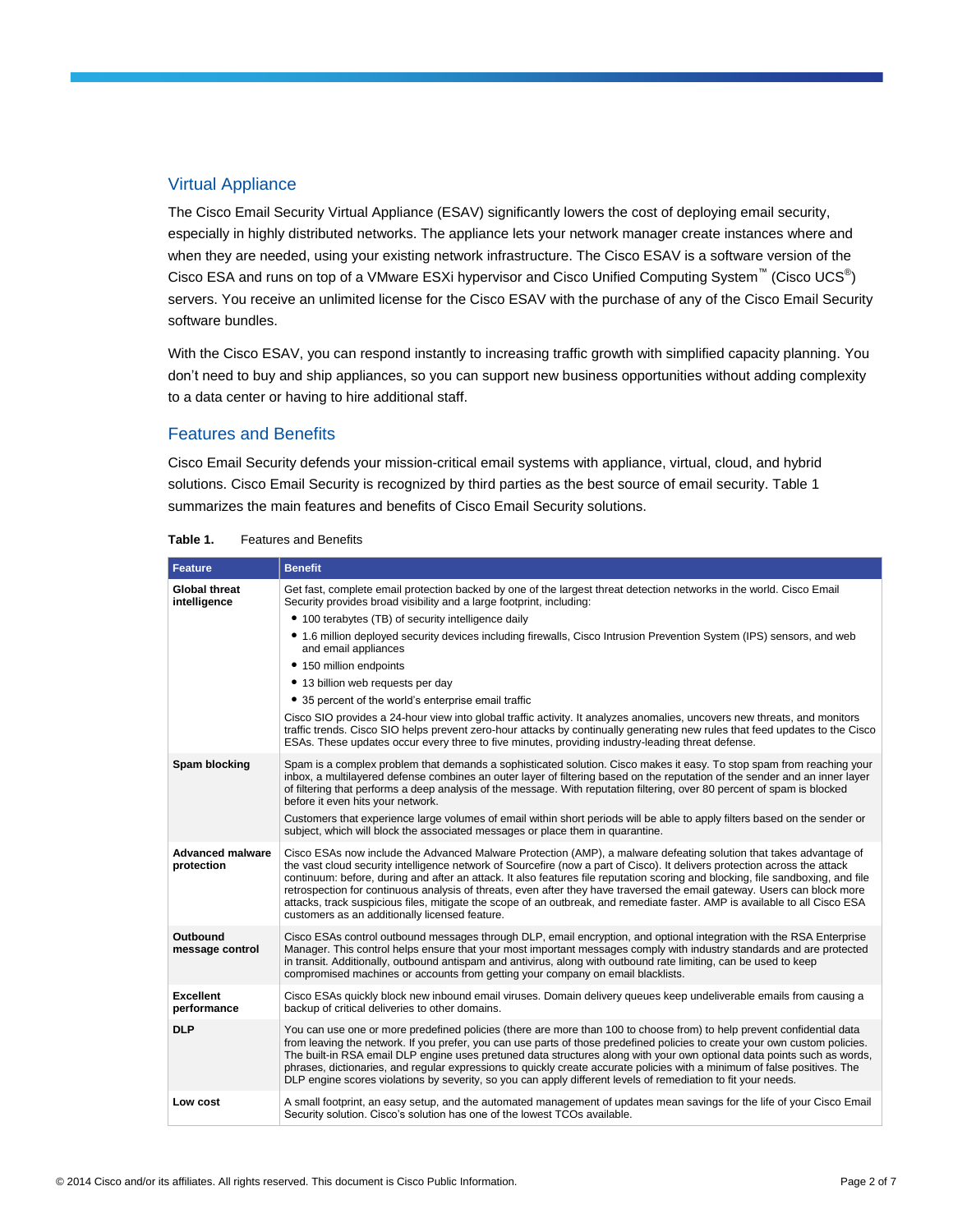| <b>Feature</b>                             | <b>Benefit</b>                                                                                                                                                                                                                                                                                                                                                                                                                                                                                                                                                                                                                                |
|--------------------------------------------|-----------------------------------------------------------------------------------------------------------------------------------------------------------------------------------------------------------------------------------------------------------------------------------------------------------------------------------------------------------------------------------------------------------------------------------------------------------------------------------------------------------------------------------------------------------------------------------------------------------------------------------------------|
| <b>Flexible</b><br>deployment              | All Cisco Email Security solutions share a simple approach to implementation. The system setup wizard can handle even<br>complex environments and will have you up and protected in just minutes, making you safer, fast. Licensing is user based,<br>not device based, so you can apply it per user instead of per device to provide inbound as well as outbound email gateway<br>protection at no additional cost. This capability lets you scan outbound messages with antispam and antivirus engines to<br>fully support your business needs.                                                                                             |
|                                            | The Cisco ESAV offers all the same features as the Cisco ESA, with the added convenience and cost savings of a virtual<br>deployment model. The Cisco ESAV offers instant self-service provisioning. With a Cisco ESAV license, you can deploy<br>email security virtual gateways in your network without Internet connections. The Cisco ESAV license has purchased<br>software licenses embedded on it. You can apply licenses at any time to a new Cisco ESAV virtual image file stored<br>locally. Pristine virtual image files can be cloned if needed, giving you the ability to deploy several email security gateways<br>immediately. |
|                                            | You can run hardware and virtual Cisco Email Security solutions in the same deployment. So your small branch offices or<br>remote locations can have the same protection you get at headquarters without the need to install and support hardware at<br>that location. You can easily manage custom deployments with the Cisco Content Security Management Appliance (SMA).                                                                                                                                                                                                                                                                   |
| <b>Solutions that fit</b><br>your business | The cloud-based solution is a complete and highly reliable service with software, computing power, and support. The co-<br>managed user interface is identical to that of the Cisco ESA and ESAV. You therefore get outstanding protection with little<br>administrative overhead and no onsite hardware to monitor and manage.                                                                                                                                                                                                                                                                                                               |
|                                            | The hybrid solution gives you advanced outbound control of sensitive messages onsite while enabling you to take<br>advantage of the cost-effective convenience of the cloud.                                                                                                                                                                                                                                                                                                                                                                                                                                                                  |
|                                            | On-premises hardware and virtual appliances come ready to plug in. You can choose the model that works best for your<br>environment to protect inbound and outbound messages at your gateway.                                                                                                                                                                                                                                                                                                                                                                                                                                                 |

# Product Specifications

Table 2 presents the performance specifications for the Cisco ESA, Table 3 presents the hardware specifications for the Cisco ESA, Table 4 presents the specifications for the Cisco ESAV, and Table 5 presents the specifications for the Cisco SMA.

| Table 2. | Cisco ESA Performance Specifications |  |
|----------|--------------------------------------|--|
|----------|--------------------------------------|--|

| Deployment                  | <b>Model</b>    | <b>Disk Space</b>  | <b>RAID Mirroring</b> | <b>Memory</b> | <b>CPUs</b>                 |
|-----------------------------|-----------------|--------------------|-----------------------|---------------|-----------------------------|
| Large enterprise            | Cisco ESA X1070 | $1.8$ TB (300 x 6) | Yes (RAID 10)         | 4 GB          | $2 \times 4$ (2 quad cores) |
|                             | Cisco ESA C680  | $1.8$ TB (600 x 3) | Yes (RAID 10)         | 32 GB         | $2 \times 6$ (2 hexa cores) |
| Medium-sized enterprise     | Cisco ESA C380  | $1.2$ TB (600 x 2) | Yes (RAID 10)         | 16 GB         | $1 \times 6$ (1 hexa core)  |
| Small-to-midsize businesses | Cisco ESA C370  | 600 GB (300 x 2)   | Yes (RAID 1)          | 4 GB          | $1 \times 4$ (1 quad core)  |
| or branch offices           | Cisco ESA C170  | 500 GB (250 x 2)   | Yes (RAID 1)          | 4 GB          | $1 \times 2$ (1 dual core)  |

\* For accurate sizing, verify your choice by checking the peak mail flow rates and average message size with a Cisco content security specialist.

| <b>Model</b>                        | Cisco ESA X1070                                            | <b>Cisco ESA C680</b>                                     | <b>Cisco ESA C380</b>                                       | <b>Cisco ESA C370</b>                                      | <b>Cisco ESA C170</b>                                        |
|-------------------------------------|------------------------------------------------------------|-----------------------------------------------------------|-------------------------------------------------------------|------------------------------------------------------------|--------------------------------------------------------------|
| Rack units (RU)                     | 2RU                                                        | 2RU                                                       | 2RU                                                         | 2RU                                                        | 1RU                                                          |
| <b>Dimensions</b><br>(H x W x D)    | 3.5 in. x 17.5 in. x<br>26.8 in. (8.9 x 44.5 x<br>68.1 cm) | $3.5 \times 19 \times 29$ in. (8.9)<br>x 48.3 x 73.7 cm.) | $3.5 \times 19 \times 29$ in. (8.9)<br>$x$ 48.3 x 73.7 cm.) | 3.5 in. x 17.5 in. x<br>26.8 in. (8.9 x 44.5 x<br>68.1 cm) | 1.67 in. x 16.9 in. x<br>15.5 in. (4.24 x 42.9 x<br>39.4 cm) |
| DC power option                     | No.                                                        | Yes                                                       | Yes                                                         | <b>No</b>                                                  | No                                                           |
| Remote power cycling                | <b>No</b>                                                  | <b>Yes</b>                                                | <b>Yes</b>                                                  | <b>No</b>                                                  | <b>No</b>                                                    |
| Redundant power supply              | Yes                                                        | Yes                                                       | Yes                                                         | Yes                                                        | <b>No</b>                                                    |
| Hot-swappable hard disk             | Yes                                                        | Yes                                                       | Yes                                                         | <b>Yes</b>                                                 | Yes                                                          |
| <b>Ethernet interfaces</b>          | 4 Gigabit NICs,<br><b>RJ-45</b>                            | 4 Gigabit NICs,<br><b>RJ-45</b>                           | 4 Gigabit NICs,<br>RJ-45                                    | 4 Gigabit NICs,<br><b>RJ-45</b>                            | 2 Gigabit NICs,<br><b>RJ-45</b>                              |
| Speed (Mbps)                        | 10/100/1000,<br>autonegotiate                              | 10/100/1000,<br>autonegotiate                             | 10/100/1000,<br>autonegotiate                               | 10/100/1000,<br>autonegotiate                              | 10/100/1000,<br>autonegotiate                                |
| 10 Gigabit Ethernet fiber<br>option | <b>No</b>                                                  | Yes (accessory)                                           | <b>No</b>                                                   | No                                                         | No.                                                          |

| Table 3. |  |  | Cisco ESA Hardware Specifications |
|----------|--|--|-----------------------------------|
|----------|--|--|-----------------------------------|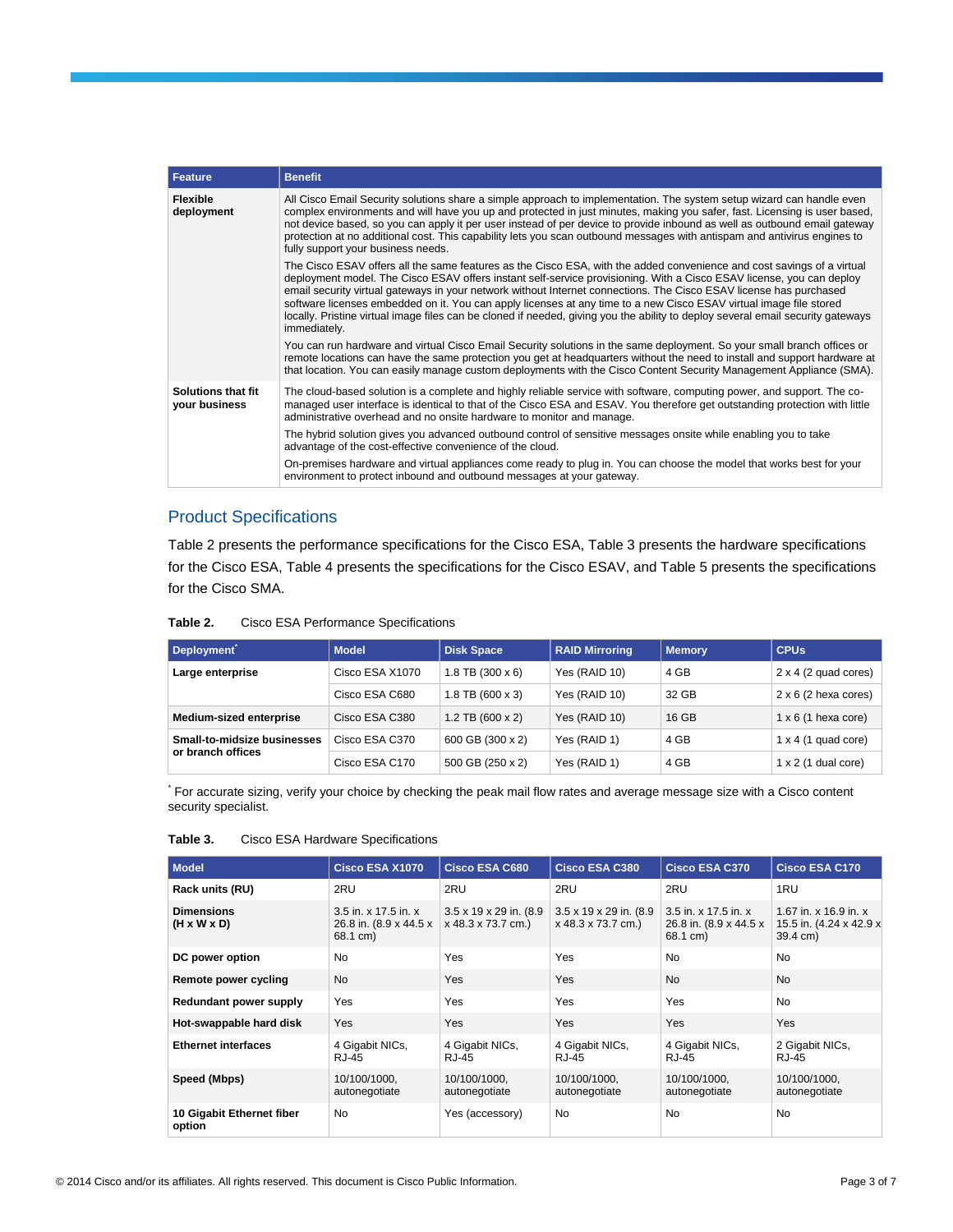#### **Table 4.** Cisco ESAV Specifications

| <b>Email Users</b>                   |                                  |             |               |                |
|--------------------------------------|----------------------------------|-------------|---------------|----------------|
| <b>Email users</b>                   | <b>Model</b>                     | <b>Disk</b> | <b>Memory</b> | <b>Cores</b>   |
| <b>Evaluations only</b>              | Cisco ESAV C000v                 | 200 GB      | 4 GB          |                |
| Up to 1000                           | Cisco ESAV C100v                 | 200 GB      | 6 GB          | 2              |
| 1000 to 4999                         | Cisco ESAV C300v                 | 500 GB      | 8 GB          | $\overline{4}$ |
| <b>Enterprise</b>                    | Cisco ESAV C300v                 | 500 GB      | 8 GB          | $\overline{4}$ |
| Large enterprise or service provider | Cisco ESAV C600v                 | 500 GB      | 8 GB          | 8              |
| <b>Servers</b>                       |                                  |             |               |                |
| Cisco UCS                            | VMware ESXi 4.0 X 5.0 Hypervisor |             |               |                |

| Table 5. |  |  |  | Cisco SMA M-Series Platform Specifications |
|----------|--|--|--|--------------------------------------------|
|----------|--|--|--|--------------------------------------------|

| Model           | Cisco SMA M1070 | Cisco SMA M680 | Cisco SMA M380 | Cisco SMA M170 |
|-----------------|-----------------|----------------|----------------|----------------|
| Number of users | 10,000 or more  | 10,000 or more | Up to 10,000   | Up to 1000     |

# Where to Deploy

You can deploy Cisco Email Security solutions:

- **On premises:** The Cisco ESA is an email gateway typically deployed in a firewall demilitarized zone. Incoming Simple Mail Transfer Protocol (SMTP) traffic is directed to the Cisco ESA data interface according to specifications set by your mail exchange records. The Cisco ESA filters it and redelivers it to your network mail server. Your mail server also directs outgoing mail to the Cisco ESA data interface, where it is filtered according to outgoing policies and then delivered to external destinations.
- **Virtual:** With Cisco UCS running in your small branch office, you could host the Cisco ESAV with other Cisco products such as the Cisco Web Security Virtual Appliance (WSAV). Together, they provide the same level of protection as their hardware equivalents but save you money on space and power resources. You can centrally manage this custom deployment with the Cisco SMA.

#### Options for Cloud Security

Cisco Cloud Email Security provides you with a flexible deployment model for email security. It helps you reduce costs with co-management and no onsite email security infrastructure.

Cisco Hybrid Email Security gives you the benefits of Cisco Cloud Email Security and provides advanced outbound control of encrypting messages and onsite DLP. This hybrid solution lets you transition to a cloud solution at your own pace.

#### Cisco Email Security: Physical and Virtual Appliance Licenses

A Cisco ESAV license is included for all Cisco Email Security software bundles: the Cisco Email Security Inbound, Cisco Email Security Outbound, or Cisco Email Security Premium bundle. This license has the same term as the other software services in the bundle and can be used for as many virtual instances as needed, as long as you stick to the purchased user count. The Cisco ESA licenses are included in all Cisco Email Security software bundles. Just purchase the appropriate licenses for the number of mailboxes you need to support, then buy the appropriate on-premises appliances. For virtual appliances, simply order the software licenses to get entitlement.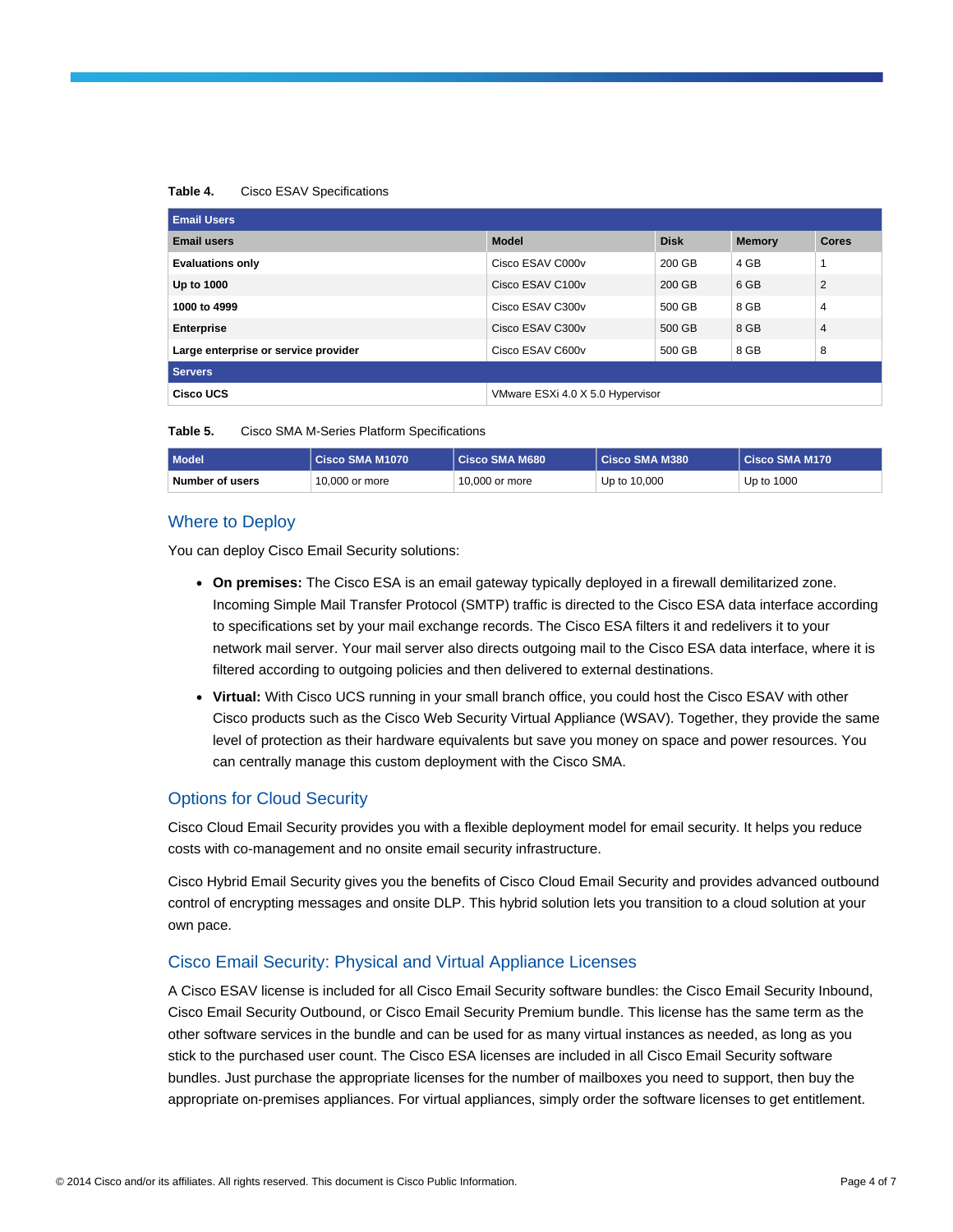#### **Term-Based Subscription Licenses**

Licenses are term-based subscriptions of one, three, or five years.

#### **Quantity-Based Subscription Licenses**

The Cisco Email Security portfolio uses tiered pricing based on the number of mailboxes. Sales and partner representatives will help to determine the correct customer deployment.

#### **Email Security Software Licenses**

Three Cisco Email Security software license bundles are available, as well as one à la carte offering: Cisco Email Security Inbound, Cisco Email Security Outbound, Cisco Email Security Premium, and Advanced Malware Protection. The major components of each software offering are provided below.

| <b>Bundles</b>                                            | <b>Description</b>                                                                                                                                                                                                                                                                      |  |
|-----------------------------------------------------------|-----------------------------------------------------------------------------------------------------------------------------------------------------------------------------------------------------------------------------------------------------------------------------------------|--|
| <b>Cisco Email Security Inbound</b><br><b>Essentials</b>  | The Cisco Email Security Inbound Essentials bundle delivers protection against email-based threats,<br>including antispam, Sophos antivirus solution, virus outbreak filters, and clustering.                                                                                           |  |
| <b>Cisco Email Security Outbound</b><br><b>Essentials</b> | The Cisco Email Security Outbound Essentials bundle quards against data loss with DLP<br>compliance, email encryption, and clustering.                                                                                                                                                  |  |
| <b>Cisco Email Security Premium</b>                       | The Cisco Email Security Premium bundle combines both inbound and outbound protections<br>included in the two Cisco Email Security Essentials licenses noted above, for protection against<br>email-based threats and essential data loss prevention.                                   |  |
| A la Carte Offerings                                      | <b>Description</b>                                                                                                                                                                                                                                                                      |  |
| <b>Advanced Malware Protection</b>                        | Advanced Malware Protection (AMP) can be purchased à la carte along with any Cisco Email<br>Security Software bundle. AMP is a comprehensive malware-defeating solution that enables<br>malware detection and blocking, continuous analysis, and retrospective alerting.                |  |
|                                                           | AMP augments the antimalware detection and blocking capabilities already offered in Cisco Email<br>Security with file reputation scoring and blocking, file sandboxing, and file retrospection for<br>continuous analysis of threats, even after they have traversed the email gateway. |  |

#### **Software License Agreements**

The Cisco End-User License Agreement (EULA) and the Cisco Web Security Supplemental End-User License Agreement (SEULA) are provided with each software license purchase.

#### **Software Subscription Support**

All Cisco Email Security licenses include software subscription support essential to keeping business-critical applications available, highly secure, and operating at peak performance. This support entitles you to the services listed below for the full term of the purchased software subscription.

- Software updates and major upgrades keep applications performing at their best, with the most current features.
- The Cisco Technical Assistance Center (TAC) provides fast, specialized support.
- Online tools build and expand in-house expertise and boost business agility.
- Collaborative learning provides additional knowledge and training opportunities.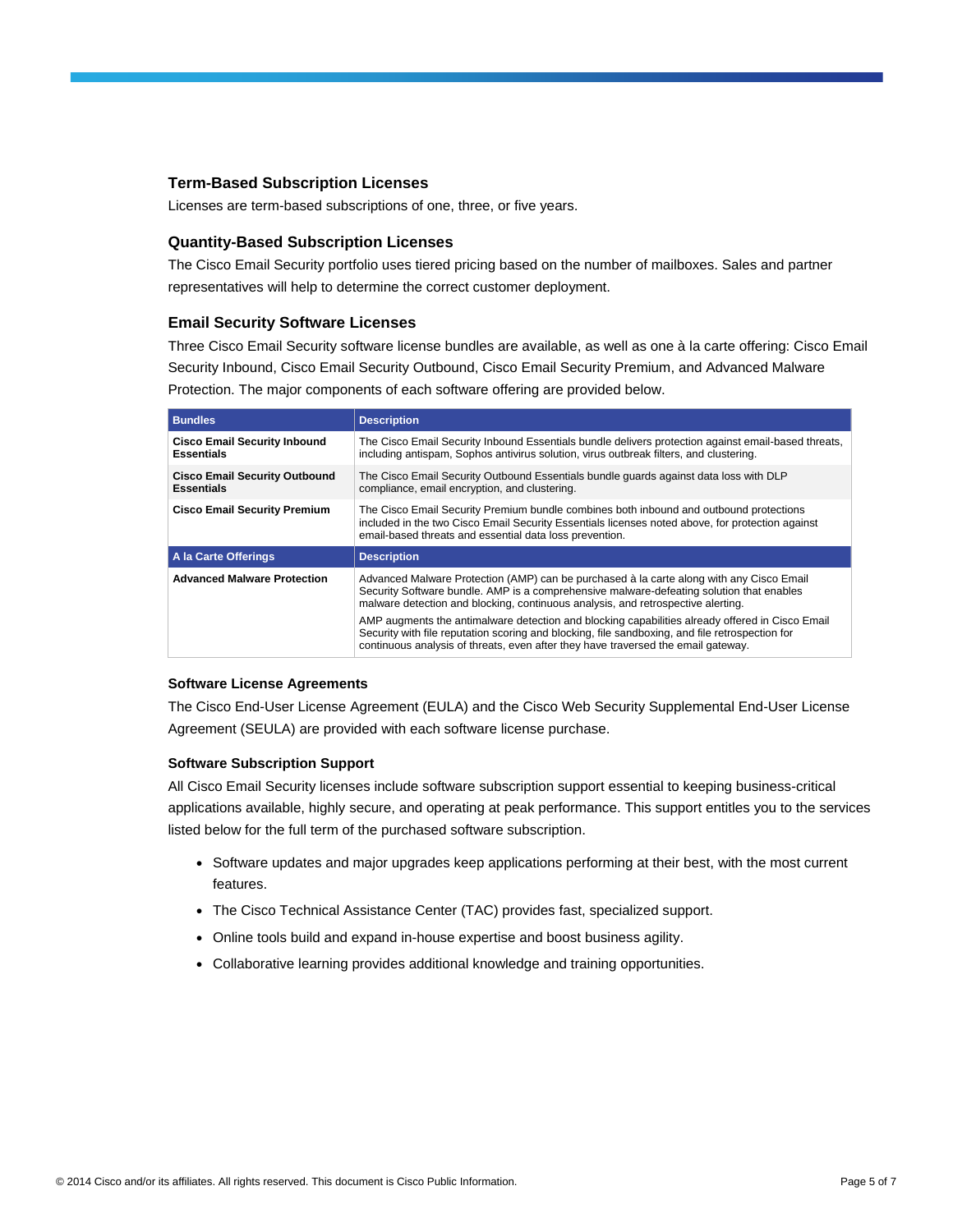# Cisco Services

Table 6 summarizes the Cisco Services available for Cisco Email Security solutions.

**Table 6.** Cisco Services for Cisco Email Security Solutions

| <b>Service</b>                               | <b>Description</b>                                                                                                                                                                                                                                                                                                                                                                                                     |
|----------------------------------------------|------------------------------------------------------------------------------------------------------------------------------------------------------------------------------------------------------------------------------------------------------------------------------------------------------------------------------------------------------------------------------------------------------------------------|
| Cisco branded services                       | • The Cisco Security Planning and Design Service enables you to deploy a strong security solution quickly and<br>cost-effectively.<br>• The Cisco Email Security Configuration and Installation Remote Service mitigates security risks by installing,<br>configuring, and testing your solution.<br>• The Cisco Security Optimization Service supports an evolving security system to meet new security threats, with |
|                                              | design, performance tuning, and support for system changes.                                                                                                                                                                                                                                                                                                                                                            |
| <b>Collaborative and partner</b><br>services | • The Cisco Collaborative Professional Services Network Device Security Assessment Service helps maintain a<br>hardened network environment by identifying security gaps.                                                                                                                                                                                                                                              |
|                                              | • The Cisco Smart Care Service keeps your business running at its best with proactive monitoring using<br>intelligence from highly secure visibility into a network's performance.                                                                                                                                                                                                                                     |
|                                              | • Cisco partners also provide a wide range of additional services across the planning, design, implementation,<br>and optimization lifecycle.                                                                                                                                                                                                                                                                          |
| <b>Cisco financing</b>                       | Cisco Capital® can tailor financing solutions to business needs. Acquire Cisco technology faster and see the<br>business benefits sooner.                                                                                                                                                                                                                                                                              |

# Cisco SMARTnet Support Services

To get the most value from your technology investment, you can purchase the Cisco SMARTnet® Service for use with Cisco ESAs. The Cisco SMARTnet Service helps you resolve network problems quickly with direct, anytime access to Cisco experts, self-help support tools, and rapid hardware replacement. For more information, visit [http://www.cisco.com/go/smartnet.](http://www.cisco.com/go/smartnet)

## How to Evaluate the Cisco ESAs

The best way to understand the benefits of the Cisco ESA C-Series and X-Series platforms is to participate in the Try Before You Buy program. To receive a fully functional evaluation appliance to test in your network, free for 30 days, visit [http://www.cisco.com/go/esa.](http://www.cisco.com/go/esa)

# How to Evaluate the Cisco Cloud Email Security Services

The cloud-based solution is a reliable, all-inclusive service that provides a flexible deployment model for email security. It reduces your personal costs with co-management and no onsite email security infrastructure. Your Cisco account team or reseller can assist you in setting up a free 30-day evaluation.

# How to Evaluate the Cisco ESAV

- 1. Go t[o http://www.cisco.com/go/esa.](http://www.cisco.com/go/esa)
- 2. Under "Support" on the right side, click "Software Downloads, Release and General Information." Click "Download Software"; then click the link for any model to see the downloadable virtual machine images available. You will also see a downloadable XML evaluation license. You will need to download one of the images and the XML evaluation license.
- 3. Download the following documentation from Cisco.com:
	- a. Cisco Security Virtual Appliance Installation Guide
	- b. Documentation for Cisco IronPort<sup>®</sup> Manufacturing AsyncOS 7.7.5